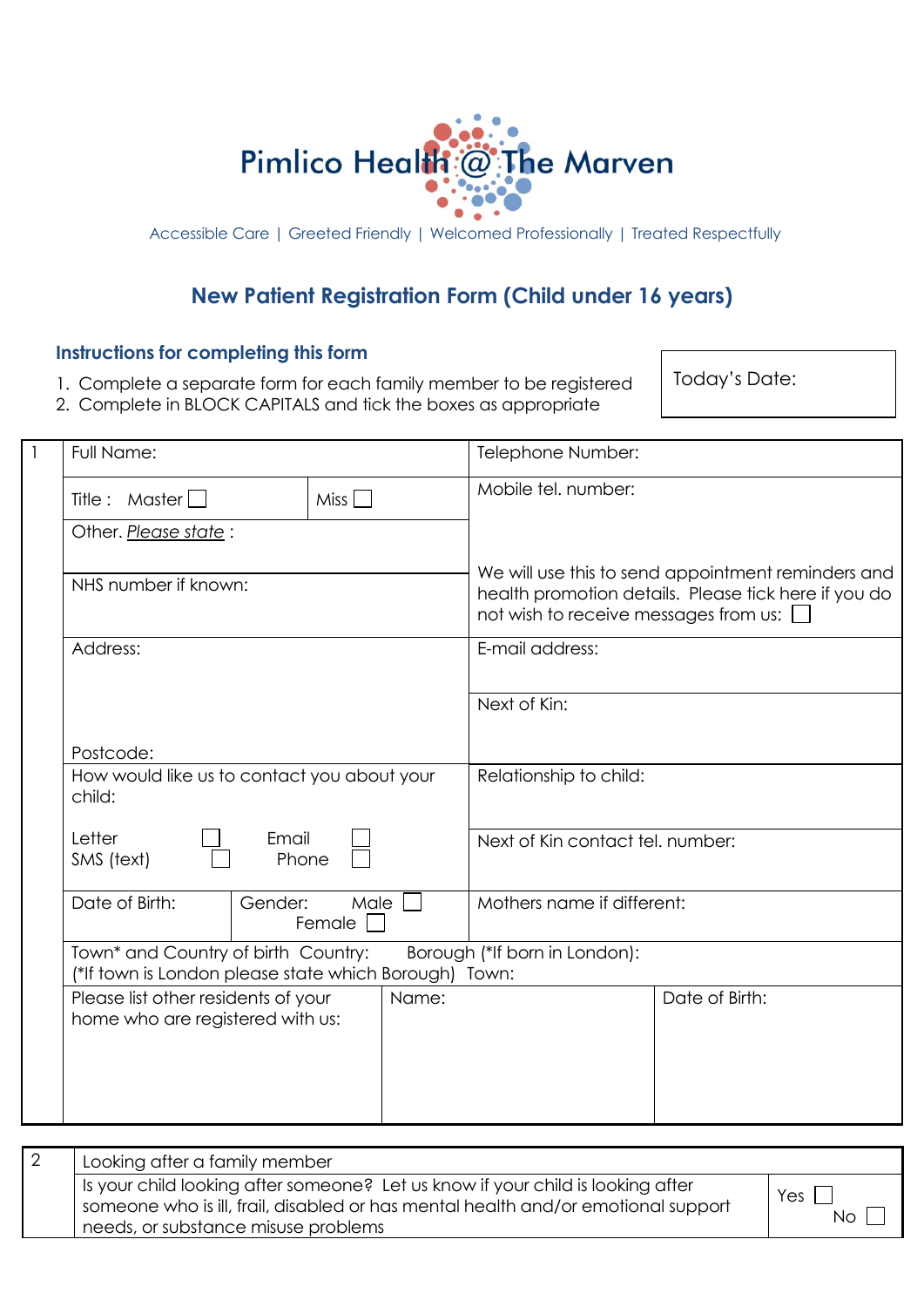| Is someone looking after your child? | Let us know if a family member, friend or neighbour looks after your child. | Yes<br>NO. |
|--------------------------------------|-----------------------------------------------------------------------------|------------|
| Carer's name:                        | Relationship to your child:                                                 |            |
|                                      |                                                                             |            |
|                                      |                                                                             |            |
| Telephone number of carer:           | Is your child's carer registered with us?                                   |            |
|                                      |                                                                             |            |
| Address of carer:                    |                                                                             |            |

| 3                                             | Your Child's Religion                                                           | $C$ of E                                | Catholic  | <b>Other Christian</b><br>(state): |                                  | <b>Buddhist</b>                | Hindu<br>Muslim          |
|-----------------------------------------------|---------------------------------------------------------------------------------|-----------------------------------------|-----------|------------------------------------|----------------------------------|--------------------------------|--------------------------|
|                                               | (Please tick)                                                                   | Sikh                                    | Jewish    | Jehovah's<br>Witness               |                                  | No religion                    | Other religion (state)   |
|                                               | Your Child's Ethnic<br>Origin (Please tick<br>one)                              | White (UK)                              |           | White (Irish)                      |                                  | White (Other) $\Box$           |                          |
|                                               | <b>Black Caribbean /</b><br><b>British</b>                                      | Indian / British Indian                 |           | Arabic                             |                                  | Other Mixed Background         |                          |
|                                               | <b>Black African / British</b>                                                  | Pakistani /<br><b>British Pakistani</b> |           | Chinese                            |                                  | Other Asian Background         |                          |
|                                               | Bangladeshi /<br><b>Other Black</b><br>Background<br>British Bangladeshi        |                                         |           | Other $\Box$                       |                                  | <b>Ethnic Category Refused</b> |                          |
|                                               | Does your child<br>need an Interpreter?                                         | Arabic <sup>1</sup><br>Farsi            |           | Hindi                              |                                  | Gujurati                       |                          |
|                                               | Polish                                                                          |                                         |           | French                             |                                  | Portuguese                     |                          |
|                                               | Bengali / Sytheti<br>Urdu                                                       |                                         | Punjabi   |                                    | Other language.<br>Please state: |                                |                          |
|                                               | Does your child need help with mobility/hearing/speaking? (tick all that apply) |                                         |           |                                    |                                  |                                |                          |
|                                               | Wheelchair                                                                      | Walking aid                             |           | Hearing aid                        |                                  | British sign<br>language (BSL) | Makaton sign<br>language |
|                                               | Lip reading:                                                                    | Large print:                            |           | <b>Braille</b>                     |                                  | Other. Please state:           |                          |
|                                               | Is your child<br>currently?                                                     | Homeless                                |           | A Refugee                          |                                  | An Asylum Seeker               |                          |
| Is your child housebound?<br>Yes<br><b>No</b> |                                                                                 |                                         | Comments: |                                    |                                  |                                |                          |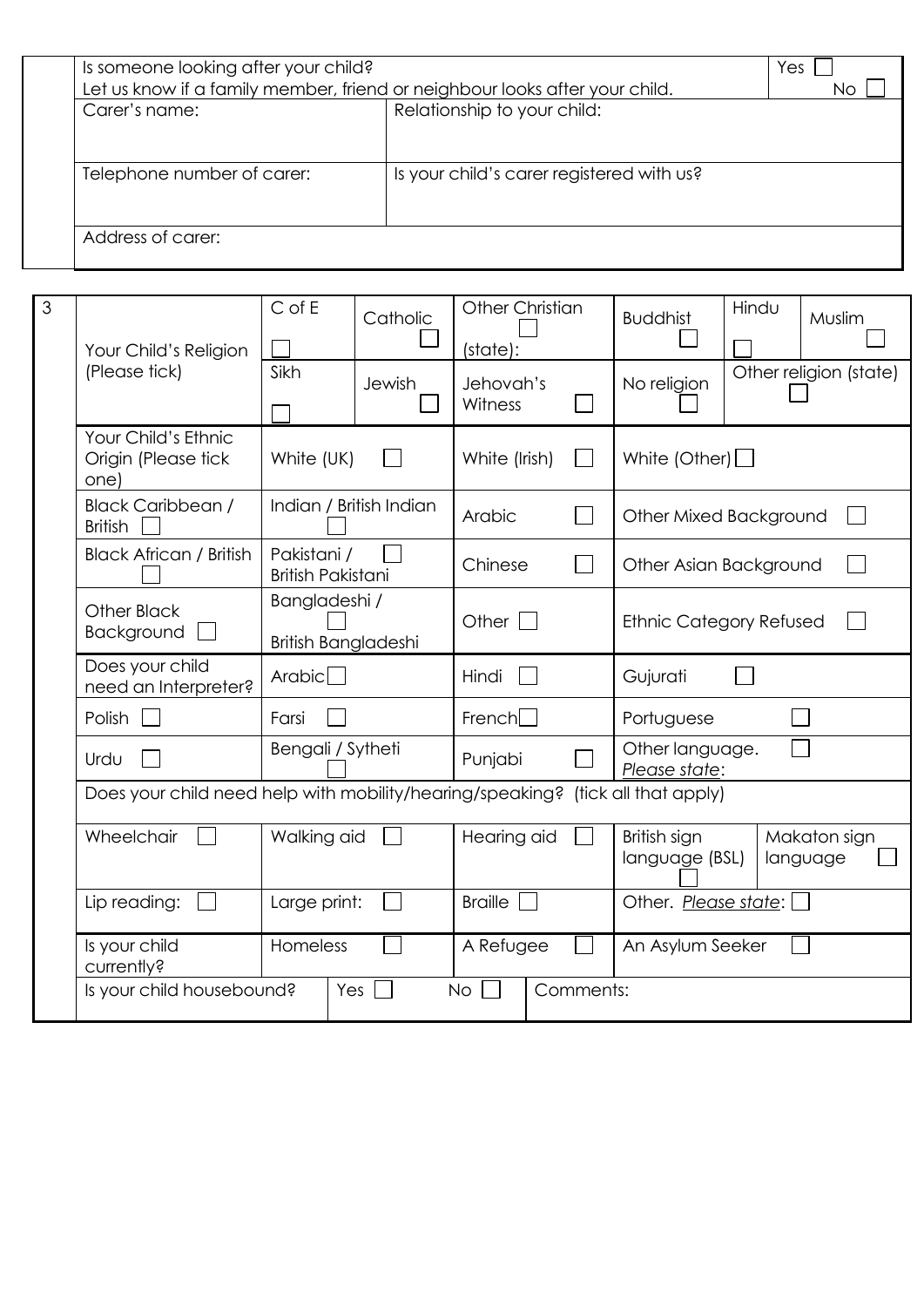| $\overline{4}$ | Medical background                                                                                                                    |                          |                         |  |                                                  |  |             |
|----------------|---------------------------------------------------------------------------------------------------------------------------------------|--------------------------|-------------------------|--|--------------------------------------------------|--|-------------|
|                | Are there any serious diseases that affect your child's parents, brothers or sisters?<br>Tick all that apply and state family member: |                          |                         |  |                                                  |  |             |
|                | <b>Diabetes</b>                                                                                                                       | Asthma                   | Thyroid disorder        |  | Stroke                                           |  | <b>COPD</b> |
|                | Who:                                                                                                                                  | Who:                     | Who:                    |  | Who:                                             |  | Who:        |
|                | Heart Attack under<br>age of 60                                                                                                       | Cancer (Specify<br>type) | High Blood<br>pressure  |  | Any other<br>important family<br>illness. Please |  | Who:        |
|                | Who:                                                                                                                                  | Who:                     | Who:                    |  | state:                                           |  |             |
|                | Please state any allergies and<br>sensitivities that your child has to<br>medicines, food & dressings:                                |                          |                         |  |                                                  |  |             |
|                | Please state any mental disabilities<br>your child has:                                                                               |                          |                         |  |                                                  |  |             |
|                | Does your child have any problems<br>taking medicines?                                                                                |                          | <b>Yes</b><br><b>No</b> |  | If yes please give details, e.g. swallowing      |  |             |

| $\overline{4}$ | Medical background continued:                       |                      |  |  |  |
|----------------|-----------------------------------------------------|----------------------|--|--|--|
|                | What chronic medical conditions has your child had? | Date of Diagnosis:   |  |  |  |
|                | What operations has your child had?                 | Date of operation/s: |  |  |  |
|                | What injuries has your child had?                   | Date of injury/s     |  |  |  |

| 5        | Which Vaccinations Your Child Had? |            |                   |         |       |
|----------|------------------------------------|------------|-------------------|---------|-------|
| Age      | Immunisation                       | Date       | <b>GP Surgery</b> | Private | Abroa |
|          |                                    | (DD/MM/YY) |                   |         |       |
|          | 1st Diphtheria, Tetanus, Pertussis |            |                   |         |       |
|          | Ist Polio                          |            |                   |         |       |
| 2 months | lst HIB                            |            |                   |         |       |
|          | Ist Pneumococcal Vaccine           |            |                   |         |       |
|          | Ist Rotavirus                      |            |                   |         |       |
|          | 2nd Diphtheria, Tetanus, Pertussis |            |                   |         |       |
|          | 2nd Polio                          |            |                   |         |       |
| 3 months | 2nd HIB                            |            |                   |         |       |
|          | Ist Meningitis C                   |            |                   |         |       |
|          | 2nd Rotavirus                      |            |                   |         |       |
|          | 3rd Diphtheria, Tetanus, Pertussis |            |                   |         |       |
| 4 months | 3rd Polio                          |            |                   |         |       |